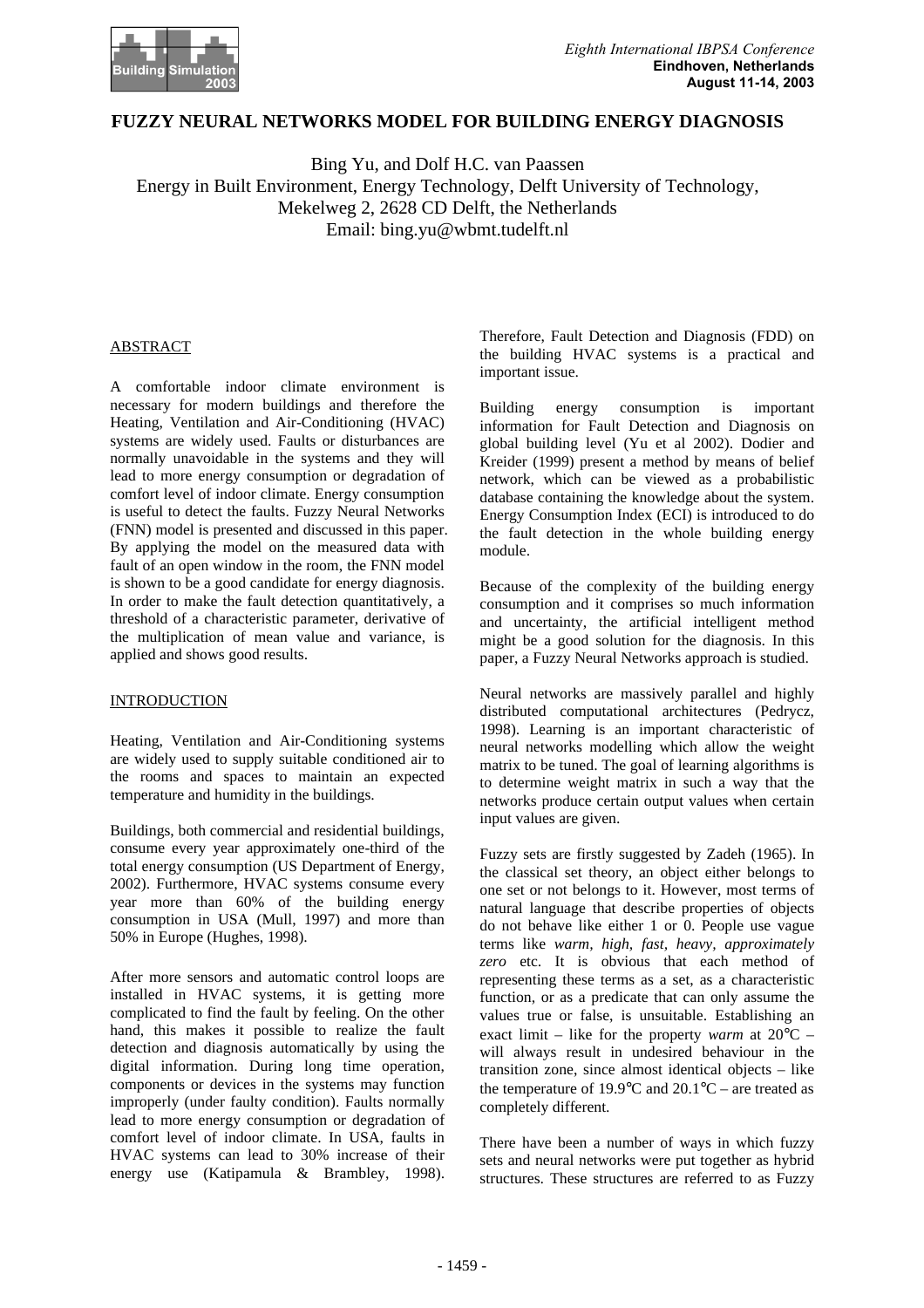Neural Networks. The main reason that makes a successful fusion of fuzzy sets and neural networks is that both technologies are highly complementary.

Neural networks are useful when training data are available. It tends to be efficient when it comes to learning (Pedrycz, 1998) and therefore are naturally inclined to address the behaviour factors of the problems. A mathematical model of the problem and prior knowledge are not necessary. On the other hand, the solution obtained from the learning process cannot be interpreted. The neural network is a black box and the final state cannot be interpreted in terms of rules. This also means a neural network cannot be initialised with prior knowledge even if we have any.

Fuzzy sets are focused on knowledge representation issues including the way in which various factors of vagueness are taken care of. A fuzzy system can be used to solve a problem if the knowledge about the solution is available for instance in the form of linguistic if-then rules. By defining suitable fuzzy sets to represent linguistic (descriptive) terms used within the rules, the fuzzy system can be created from these rules. Both formal model of the problem and training data are not needed.

Fuzzy rule-based systems have the underlying structure of a feedforward multi-layer neural network, with a well-defined functionality for each layer. It has a Radial Basis Function neural networks-like structure. Therefore, Back Propagation algorithms can be adopted to tune both the membership functions and the parameters in the consequent part of the rules, from a set of input-output data.

In this paper, a FNN model is built up by means of ANFIS function of Fuzzy Logic Toolbox of Matlab®. Fault-free data are used to train the networks and get the model. Checking data with a fault introduced are used to validate the model and test the performance of fault detection. Six types of membership functions are used to study the effectiveness. Most of the membership functions except Gaussian can response a big jump in the difference between measurement and model output. Threshold is used to filter out the normal variation which may lead to false alarm. A threshold is derived to make the fault detection. The results show that Fuzzy Neural Networks is a good modelling method for fault detection on the energy consumption of the whole building.

## MODELING ANALYSIS

A well-known property attributed to both fuzzy system and neural networks is the fault tolerance regarding small changes in their inputs and parameters. However, it is possible severely to reduce the performance of a fuzzy system by modifying only one membership function slightly (Nauck et al., 1997). Normally this performance is

not expected when making the FNN model for simulation but it is a useful characteristic for fault detection.

Fuzzy Neural Networks can be a good solution for the global energy model for fault detection and diagnosis on global building level due to abovementioned characteristics. In order to find a good FNN structure, an experiment on a real office building in the Netherlands has been carried out.

The office building under test has four floors and with the area about  $25x25m^2$ . Usually around 50 persons work in this building. A Building Management System (BMS) – InsiteView – is installed to supervise, record and control the HVAC systems of the whole building. Measured data from all the sensors are stored into BMS for every 8 minutes.

Measured data of March 2001 and March 2002 are used for building and validating the FNN model. Two types of energy, natural gas and electricity, are used in the office building during the winter. The gas consumption responds the disturbance and singularity of the energy consumption in HVAC systems more directly than electricity in the wintertime. The electricity consumption shows a more or less normal fluctuation since no large amount of electricity is consumed by HVAC system in wintertime. Therefore, the measured data of gas consumption is used to analyse the FNN structure.

Figure 1 and 2 show the measurement of the gas consumption on March 2001 and March 2002. The data of March 2001, it is supposed as fault-free data, will be used to train the FNN model. The data of March 2002 will be used to check the FNN model and test the performance of fault detection. Two times a fault by an open window in one room, are introduced into the building. One is  $9:00 \sim 12:30$  on March 14, 2002 and another is  $8:30 \sim 16:30$  on March 15, 2002. These are 321 ~324.5 hour and  $344.5 \sim 352.5$  hour in the measurement in Figure 4. In Figure 4, two rectangular indicate these two periods.

The ANFIS function of Fuzzy Logic Toolbox of Matlab $^{\circ}$  is used to make the FNN models. The acronym ANFIS derives its name from adaptive neuro-fuzzy inference system. Using a given input/output data set, the toolbox function ANFIS constructs a fuzzy inference system (FIS) whose membership function parameters are tuned (adjusted) using either a backpropagation algorithm alone, or in combination with a least squares type of method. ANFIS function combines the learning mechanism of neural networks into fuzzy inference techniques to realize data modelling. When we want to apply fuzzy inference to a system for which we already have a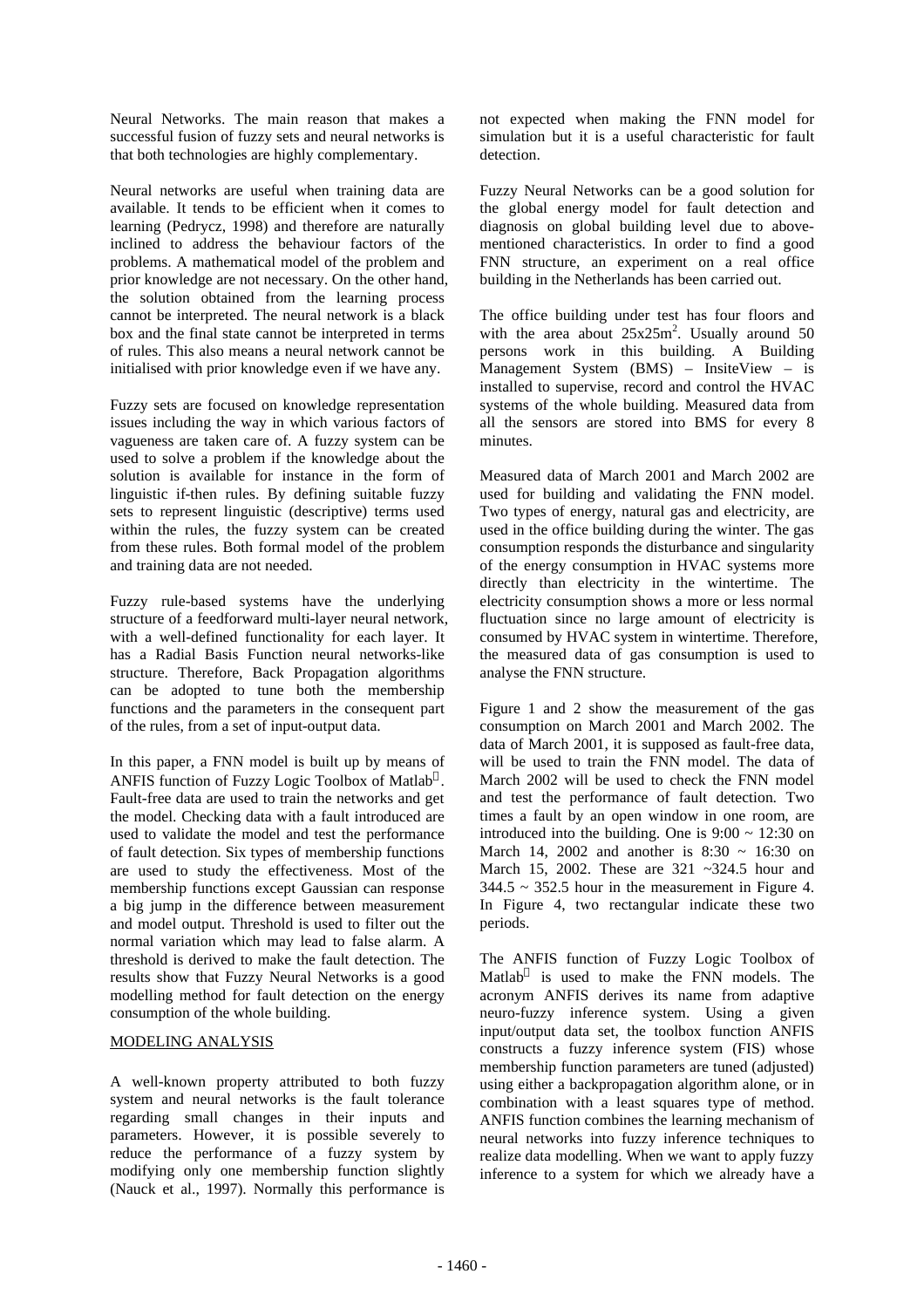collection of input/output data that we would like to use for modelling, for instance here the gas consumption data. It is not necessary to have a predetermined model structure based on characteristics of variables. Rather than choosing the parameters associated with a given membership function arbitrarily, the parameters could be chosen to tailor the membership functions to the input/output data in order to account for these types of variations in the data values. This is where the so-called neuroadaptive learning techniques incorporated into ANFIS.

By means of ANFIS, data that used for modelling should be split into two groups. One is so-called training data and another is called checking data. The training data are used to build the FNN model and checking data will be applied on the trained model to validate the training accuracy and to detect strange output that may indicate faults. The training data are supposed to be the representative of the reality and checking data are used to see if the FNN model response as the reality. As we mentioned above, Figure 1 shows the training data and Figure 2 shows the checking data. Part of the checking data is also healthy and two times of fault is introduced at certain periods.

Some common used membership functions are adopted to check which one is suitable for the fault concerning the gas consumption in the building HVAC system. These membership functions are: Triangular, Trapezoidal, Π-, Generalized bell, Gaussian and Product of two sigmoid.

The gas consumption in the building varies in principle periodically every 24 hours. In the night, it reaches the lowest values, sometimes 0, and during the day, it reaches the peak values. Therefore, it is reasonable to trace back the information of one day and take this information as the inputs of the model. From the measurement of one-month hourly data, 744 points can be used as training data. In order to get a useful model of fuzzy neural networks, the amount of inputs and the amount of membership functions are limited. Otherwise, the number of neuron will be bigger than the size of training data.

After manually adaptation, data with 6 hours step are chosen. This means the FNN model use gas(t-24), gas(t-18), gas(t-12), gas(t-6) as the input and gas(t) as the output. The model shows some qualitative clue for the fault of opening window. Figure 3 and Figure 4 are the example training and checking results with the generalized bell membership function. For the rest type of membership function, the training results are similar but the checking results are a bit different. These results can be seen from Figure 5-9.

The training results of the FNN are fluctuated within a band (Figure 3). However, the prediction of the absolute value is bad. Therefore, the FNN model is not suitable for predicting the absolute values. The reason is that the measured data is the hourly gas consumption; any disturbance can quickly influence the simultaneous value. The dynamic result may get better or worse even if small phase change. On the other hand, it is shown to be able to detect the fault. A peak can be found in the faulty period and this shows strong correlation. The peak dominates the system so strongly that it can be used for fault detection. The fluctuation of the difference between measurement and model output is within a band when the data are healthy. As soon as the fault happens, most membership functions reflect this in the checking results. This can be seen from Figure 4 to Figure 9 (except Figure 8 of gaussian membership function). Different membership function responds different amplitude for the fault. Interesting thing is that the FNN model react a negative value during the faulty period. This is possible because the real historical measured data will play as the input of the model. When the fault has happened, the model accumulates the faulty effect and then expects less energy consumption. Few hours later, this accumulation leads to a negative value. The failure of Gaussian membership function may be due to its relative smooth and symmetric shape. All the other membership functions are asymmetric and have inflexion.

Qualitatively, after the faulty conditions are introduced, the checking result shows a relatively high difference between measurement and model output. Only gaussian membership function has strong tolerance to the fault and no sharp difference can be found.

The linear output with combination of different type of membership function has been tried. However, because linear output asks more neurons in the FNN structure, the model cannot represent the reality completely.

Qualitatively we can conclude that it is possible to use FNN model to make the fault detection. In order to use this possibility, the phenomenon should be quantified. A method will be developed more detailed in the following section.

## THRESHOLD DEFINITION

In order to detect the fault quantitatively, the threshold of the residuals is necessary. It is very important that the generation of residuals' threshold is independent of disturbances. The disturbances come from the unknown input noise signals, modelling errors, etc. Because of the presence of noise disturbances and other unknown signals acting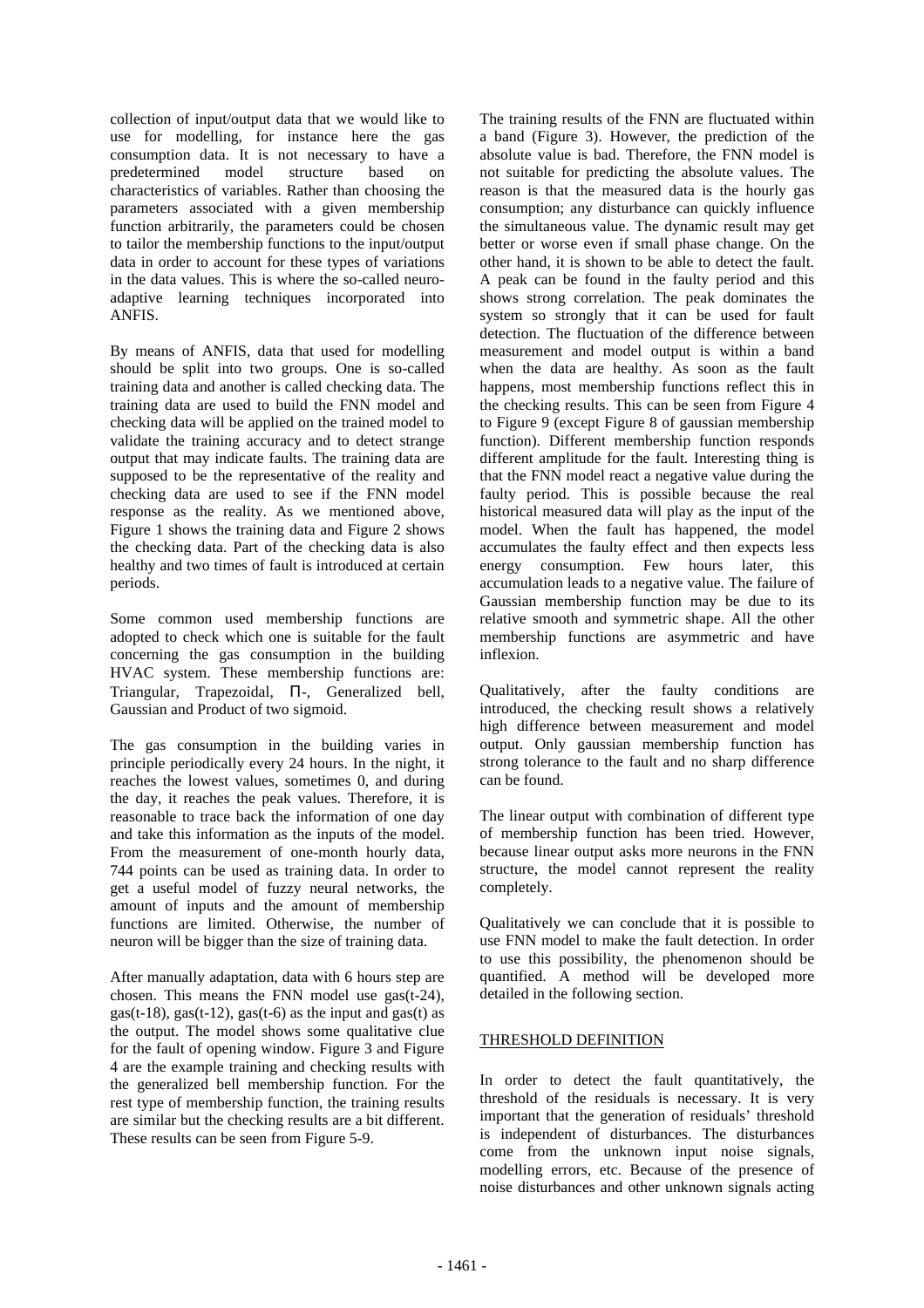upon the monitored variable (gas consumption), the residuals are usually stochastic variables  $S_i(t)$  with mean value and variance (Willsky, 1976)

$$
\overline{S}_i = E\{S_i(t)\}; \ \mathbf{s}_i^2 = E\{[S_i(t) - \overline{S}_i]^2\} \tag{1}
$$

as normal values for the fault-free process. Analytic symptoms are then obtained as changes

$$
\Delta S_i = E\{S_i(t) - \overline{S}_i\}; \ \Delta \mathbf{s}_i = E\{\mathbf{s}_i(t) - \overline{\mathbf{s}}_i\} \tag{2}
$$

with reference to the normal values and  $t > t_f$ 

where  $t_f$  is the time instant of fault occurrence.

To separate normal from faulty behaviour, usually a fixed threshold

$$
\Delta S_{threshold} = \mathbf{e} \cdot \bar{\mathbf{s}} \cdot S \qquad \qquad \mathbf{e} \ge 2 \qquad (3)
$$

has to be selected. By this means, a compromise has to be made between the detection of small faults and false alarms.

In this study, the maximum  $\bar{S}_i S_i$  for the training data is chosen for the threshold  $\Delta S$ <sub>threshold</sub>. After analysing all six types of membership results, these maximum  $\overline{S}_i S_i$  are shown in the follow table.

*Table 1 maximum*  $\bar{S}_i S_i$  *for different membership functions*

|             | $max(\bar{S}_i, S_i)$ |             | $max(\bar{S}_i, S_i)$ |
|-------------|-----------------------|-------------|-----------------------|
| Triangular  | 29.7                  | Generalized | 37.4                  |
|             |                       | bell        |                       |
| Trapezoidal | 40.9                  | Gaussian    | 37.35                 |
|             | 41.4                  | Product of  | 44.5                  |
|             |                       | two sigmoid |                       |

Figure 10 and Figure 11 show the results of the mean value and variance on the residuals of FNN model with generalized bell membership function.

The same analysis has been done on the other types of membership function and they show the similar result as generalized bell membership function.

Take some tolerance from the value in Table 1,  $\overline{S}_i S_i$ is chosen as 45. Considering the equation (3) and choose *å*=2, a threshold can be obtained

$$
\Delta S_{threshold} \approx 2 \times 45 = 90 \tag{4}
$$

Meanwhile, the derivative of the variable  $\vec{S}_i S_i$  helps the fault detection as well. Figure 12 shows a

summary of the results on  $\overline{S}_{i}S_{i}$ . The start of the fault can be easily detected by the positive peak and the end of the fault can be detected by the negative peak.

## **CONCLUSION**

FNN modelling is studied to fulfil the task of the Fault Detection and Diagnosis on the energy consumption of the whole building. Fault-free measured data are used to build up the model and another measured data with a fault are used to validate the model and test the performance of fault detection. Difference FNN structures with six types of membership functions are analysed. By applying the model on the measured data with fault of an open window in the room, the FNN model shows for the healthy period, the model output responds normally and during the faulty period, a big jump appears. Threshold for the fault detection is derived from the moving mean value and variance in a certain period (24 hours). The derivative of the multiplication of mean value and variance shows a good possibility on detecting the faults.

Five membership functions can detect the fault by finding the overshoot of the threshold. Gaussian membership function has strong tolerance for the fault and cannot find the fault. This may be due to its smoothness and symmetric shape.

## ACKNOWLEDGMENT

The authors express their appreciation to Mr. Terry van der Vecht and Mr. Willem Wortel from Kropman Installatie BV for their help on the experiments.

#### NOMENCLATURE

- *S* residual signal (gas consumption)  $[m^3 h^{-1}]$
- $t$  time  $[h]$
- *E* mean value
- *s* variance
- *e* threshold constant

Subscript

- *i* signal index
- *f* faulty moment

#### **REFERENCE**

- Dodier, R.H. and Kreider, J.F. (1999), Detection whole building energy problems, ASHRAE Transactions, Vol. 105, Part 1, pp.579-589
- Hughes D. (1998) Low energy buildings within the European policy framework. Proceedings NatVent Conference, BRE, June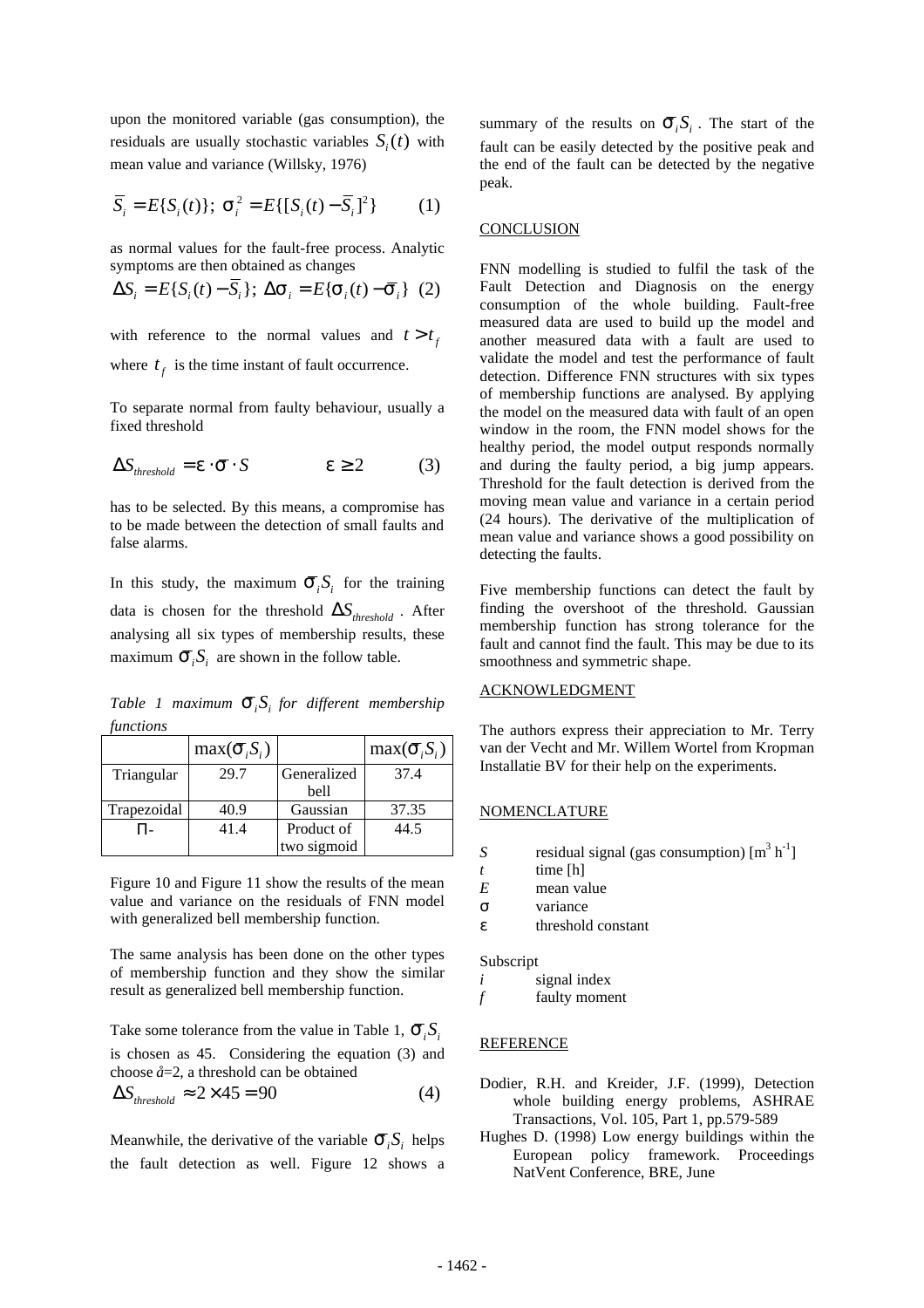- Katipamula, S. and M., Brambley (1998). Automated Diagnostics: Improving Building System and Equipment Performance Energy User News, Vol. 23 No. 4 April 1998
- Mull, T. E. (1997). HVAC principles and applications manual, McGraw-Hill company
- Nauck, D., F. Klawonn and R. Kruse (1997). Foundations of neuro-fuzzy systems, John Wiley & Sons Ltd.
- Pedrycz, W. (1998). Computational intelligence: an introduction, CRC Press LLC



Figure 1 dynamic gas consumption of March 2001

- U.S. Department of Energy. (2002). Energy Information Administration. Monthly Energy Review August 2002. Washington DC
- Willsky, A.S. (1976). A survey of design methods for failure detection in dynamic systems, Automatica, Vol. 12, pp. 601-611
- Yu, B., van Paassen, A.H.C. and Riahy, S., 2002, General modeling for model-based FDD on building HVAC system, Simulation Practice and Theory, Vol. 9, p. 387-397
- Zadeh, L.A. (1965) Fuzzy sets, Information and Control, Vol. 8, pp. 338-353



*Figure 2 Dynamic gas consumption of March 2002*



*Figure 3 Training result by generalized bell membership function* 



*Figure 4 Checking result by generalized bell membership function*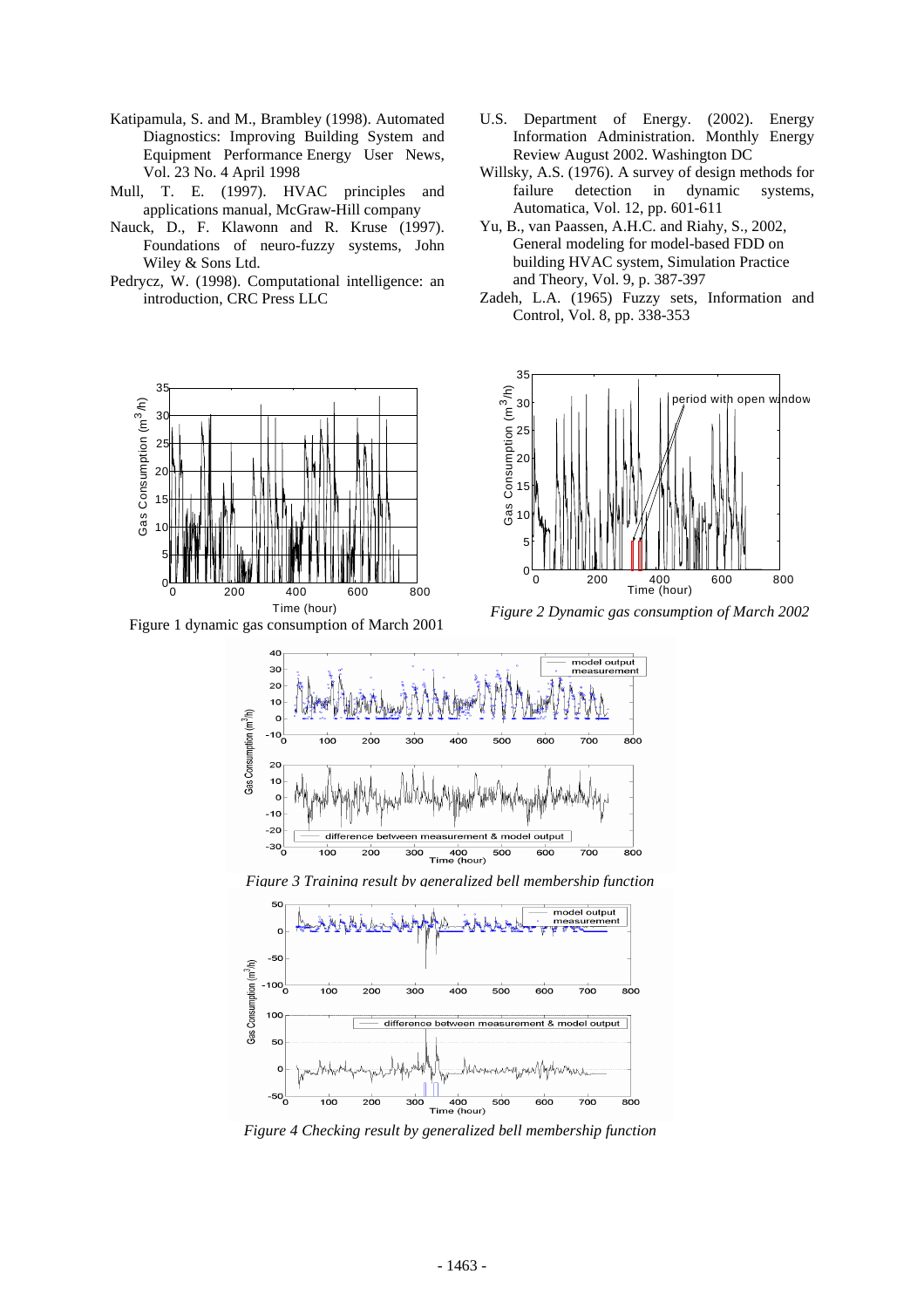

*Figure 5 Checking result by triangular membership function* 



*Figure 6 Checking result by trapezoidal membership function* 



*Figure 7 Checking result by P- membership function* 



*Figure 8 Checking result by Gaussian membership function*